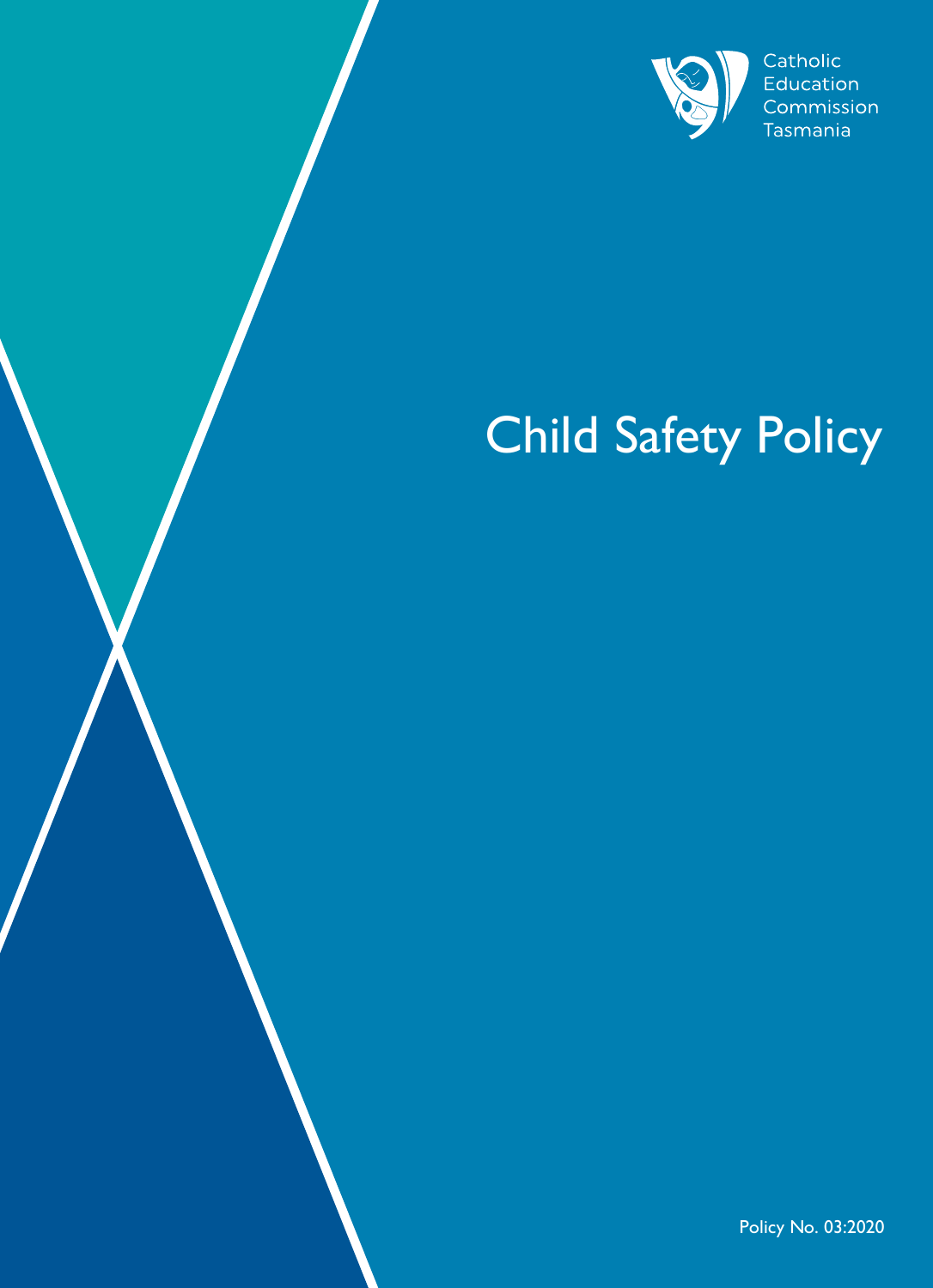## **TABLE OF CONTENTS**

| Document:                        | _<br>∵ommencement:<br>Jate<br>ОT<br>cor | ≺eference:<br>Page<br>___ |
|----------------------------------|-----------------------------------------|---------------------------|
| Child<br>-<br>َ atetyد<br>Policy | 2020<br>ົ<br>December<br>2 U            | . ot '<br>Page            |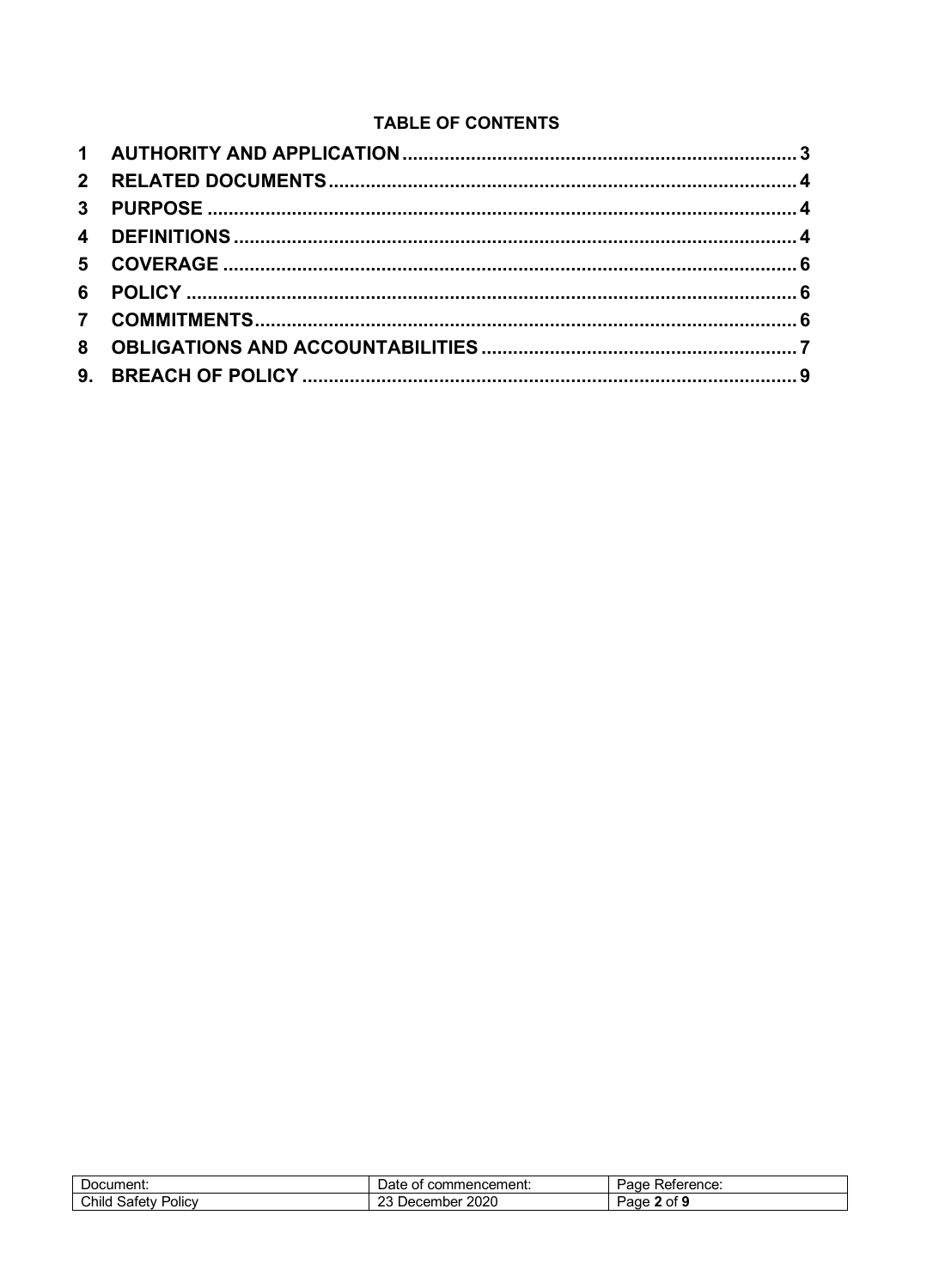## **1 AUTHORITY AND APPLICATION**

| Date of approval                                    | 22 December 2020                              |
|-----------------------------------------------------|-----------------------------------------------|
| Source of approval                                  | <b>Catholic Education Commission Tasmania</b> |
| <b>Start date</b>                                   | 23 December 2020                              |
| Date of review                                      | November 2023                                 |
| Date of amendments                                  | <b>NA</b>                                     |
| <b>Previous policies</b><br>replaced by this Policy | <b>Child Safe Organisation Policy</b>         |

**SIGNED:**

MR Pallen

Chair of the CECT

**DATE:** 22.12.2020

| -<br>∙cument.<br>്ഗറ           | mmencement:<br>$\sim$<br>cor<br>Jaie.<br>. UL | .eference: |
|--------------------------------|-----------------------------------------------|------------|
| <br>Child<br>atetv:د<br>Policy | 2020<br>$\sim$<br>cember<br>⊃er<br>∠∪         | ΩŤ<br>aue  |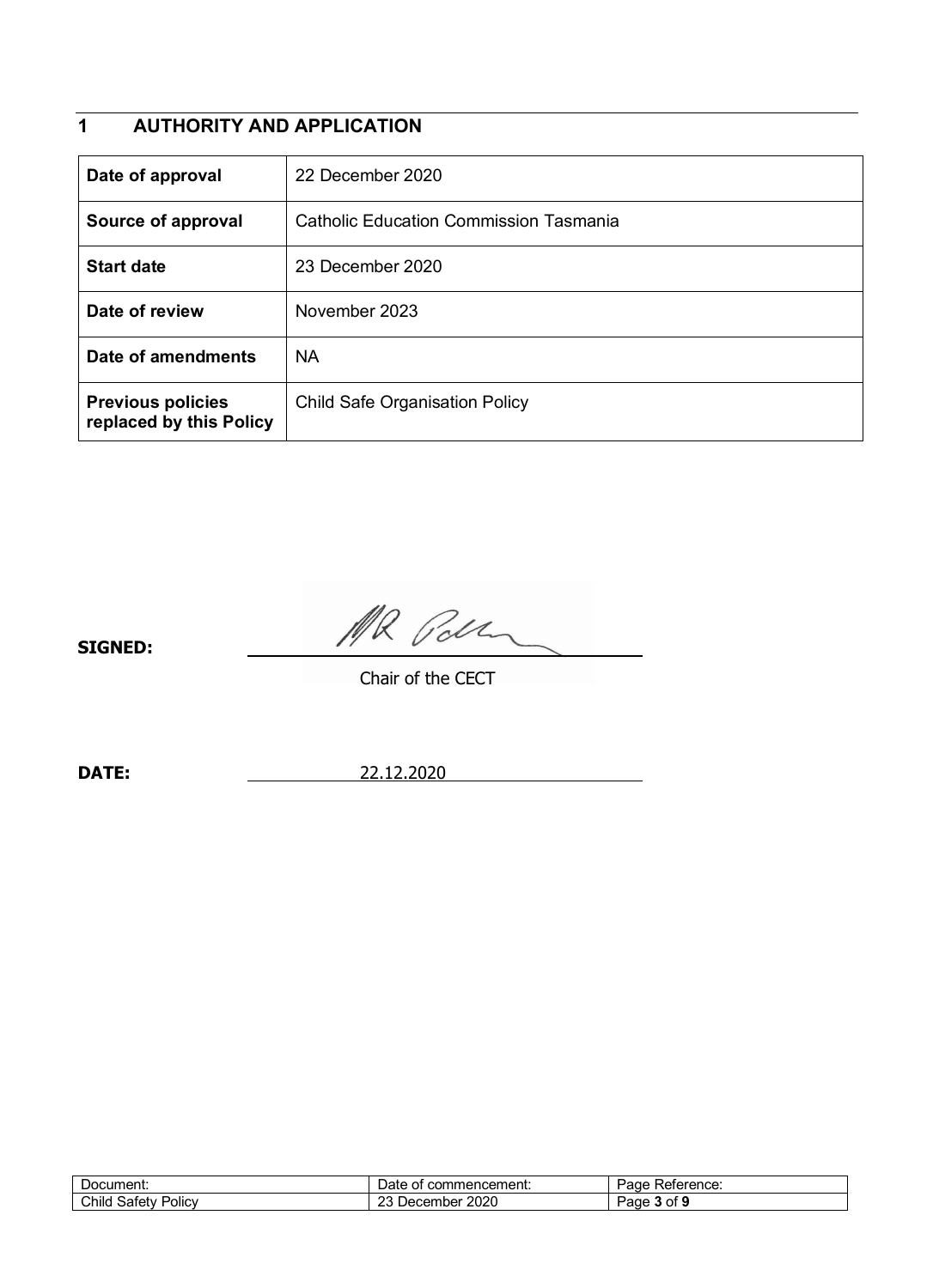## **2 RELATED DOCUMENTS**

This Policy should be considered in conjunction with the following instruments:

| <b>AoH Policies</b>    | <b>Children and Vulnerable Adults Protection Policy</b>    |
|------------------------|------------------------------------------------------------|
| <b>CET Policies</b>    | Cyberbullying                                              |
|                        | <b>Employee Code of Conduct</b>                            |
|                        | ICT (Information and Communication Technology)             |
|                        | <b>Mandatory Reporting</b>                                 |
|                        | <b>Recruitment and Selection</b>                           |
|                        | <b>Reportable Conduct</b>                                  |
|                        | Work Health & Safety                                       |
|                        | Working with Vulnerable People                             |
|                        | Workplace Behaviour                                        |
| <b>Applicable Laws</b> | Children, Young Persons and their Families Act 1997 (TAS)  |
|                        | Criminal Code Act 1924 (TAS)                               |
|                        | Civil Liability Act 2002 (TAS)                             |
|                        | Disability Discrimination Act 1992 (Cth)                   |
|                        | Education Act 1994 (TAS)                                   |
|                        | Family Violence Act 2004 (TAS)                             |
|                        | Registration to Work with Vulnerable People Act 2013 (TAS) |

## **3 PURPOSE**

The aims of this Policy are to:

- establish and maintain Catholic Education Tasmania (CET) as a child safe organisation within the context of the Archdiocese of Hobart policy framework;
- enable Catholic Education Commission of Tasmania endorsement of CET's Child Safety Program; and
- set out CET's approach to meeting child safety legislative obligations.

## **4 DEFINITIONS**

For the purposes of this Policy:

**CET's Child Safety Program -** CET's suite of child safety governance instruments that collectively form CET's Child Safety Program i.e.:

• Child Safety Policy (this policy);

| -<br>Document:              | mencement:<br>Jate<br>0E<br>- CO 31         | -<br>Reference:<br>Page        |
|-----------------------------|---------------------------------------------|--------------------------------|
| Chilc<br>' atetyد<br>Policy | 2020<br>$\sim$<br>-<br>nber.<br>⊃ecem<br>∠◡ | . of '<br>$\sim$<br>aar<br>. . |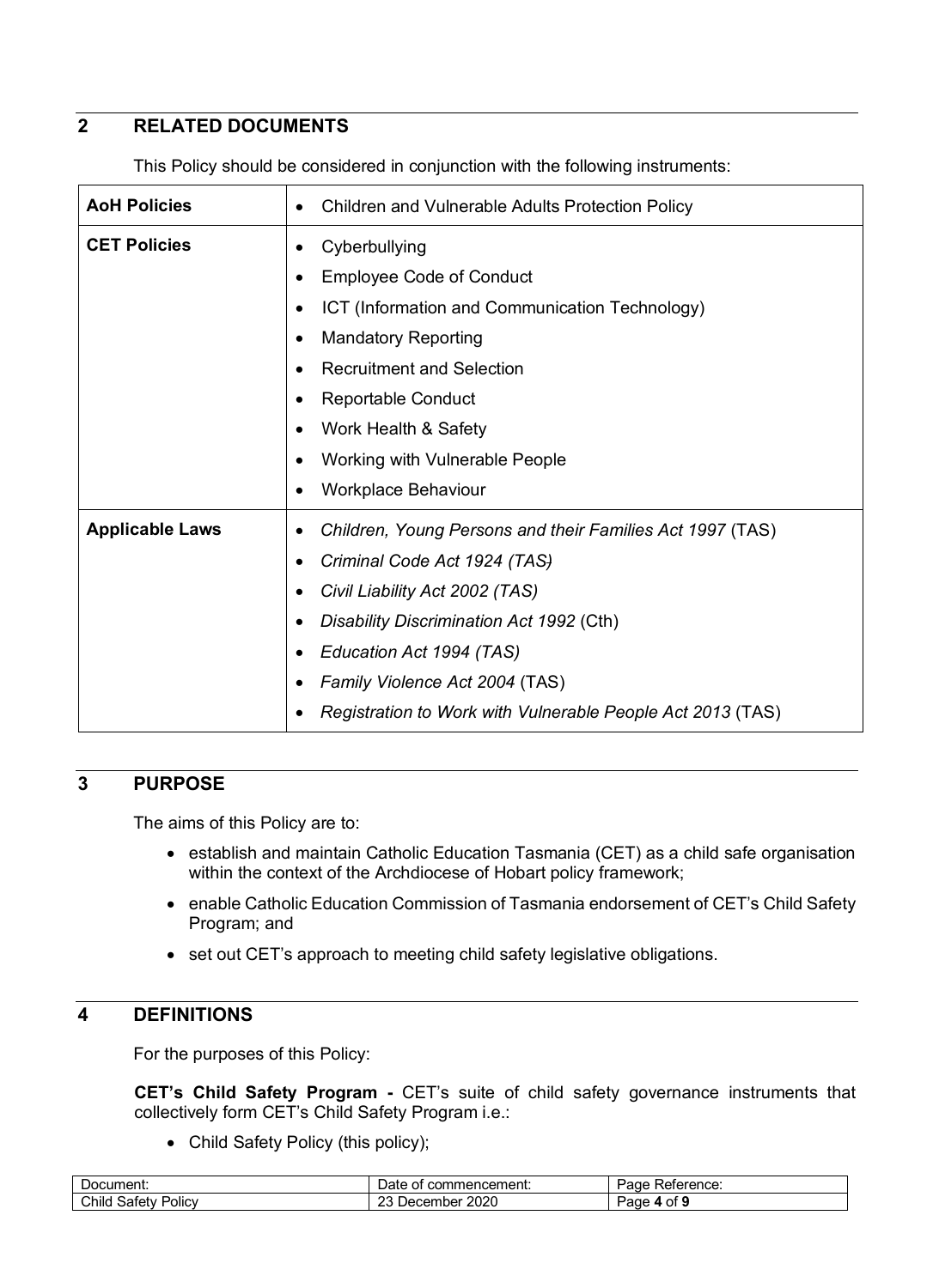- Mandatory Reporting Policy;
- Reportable Conduct Policy;
- Working with Vulnerable People Policy
- Child Safety Standards;
- Child Safety Code of Conduct;
- Child Safety Guidelines; and
- TCEO Child Safety Committee Terms of Reference.

**Child** means a person under 18 years of age as defined by *Children, Young Persons and their Families Act 1997* (TAS).

**Other Person** refers to any person in a school environment or workplace who is not a worker

**Parent/Guardian** is a person who has the legal authority and responsibility for the care of a child

**School** includes any systemic school or college, Archdiocesan college or congregational school or college

**School Environment** is any physical or virtual place made available or authorised by a School for use by children during or outside school hours, that includes:

- School grounds, including all campuses;
- online school environments, including email, intranet systems and social media platforms; and
- other locations provided by the school for a child's use, including locations used for school activities and school events.

**Worker** includes any person who carries out work or services in any capacity for CET either as:

- an employee;
- a member of staff:
- a relief teacher:
- a volunteer:
- a priest or a member of a religious order;
- a contractor, subcontractor or consultant;
- an employee of a contractor, subcontractor or consultant;
- an employee of an employment agency or labour hire company;
- an apprentice or trainee; and
- an external student gaining work experience or on work placement.

**Workplace** any physical or virtual place made available or authorised by CET for use of workers or students during or outside of school hours, that includes:

- Tasmanian Catholic Education Office (TCEO) offices, school grounds, including campuses;
- online school environments, including email, intranet systems and social media platforms; and
- other locations provided by the TCEO or School or Workers for Students use, including locations used for school activities, school events and meetings.

| Document:<br>______        | Jate<br>commencement:<br>- 01   | _<br>Reference:<br>Page<br>__ |
|----------------------------|---------------------------------|-------------------------------|
| Child<br>Policy<br>۔atetvد | 2020<br>$\sim$<br>nber<br>Decem | ′ of د<br>aae                 |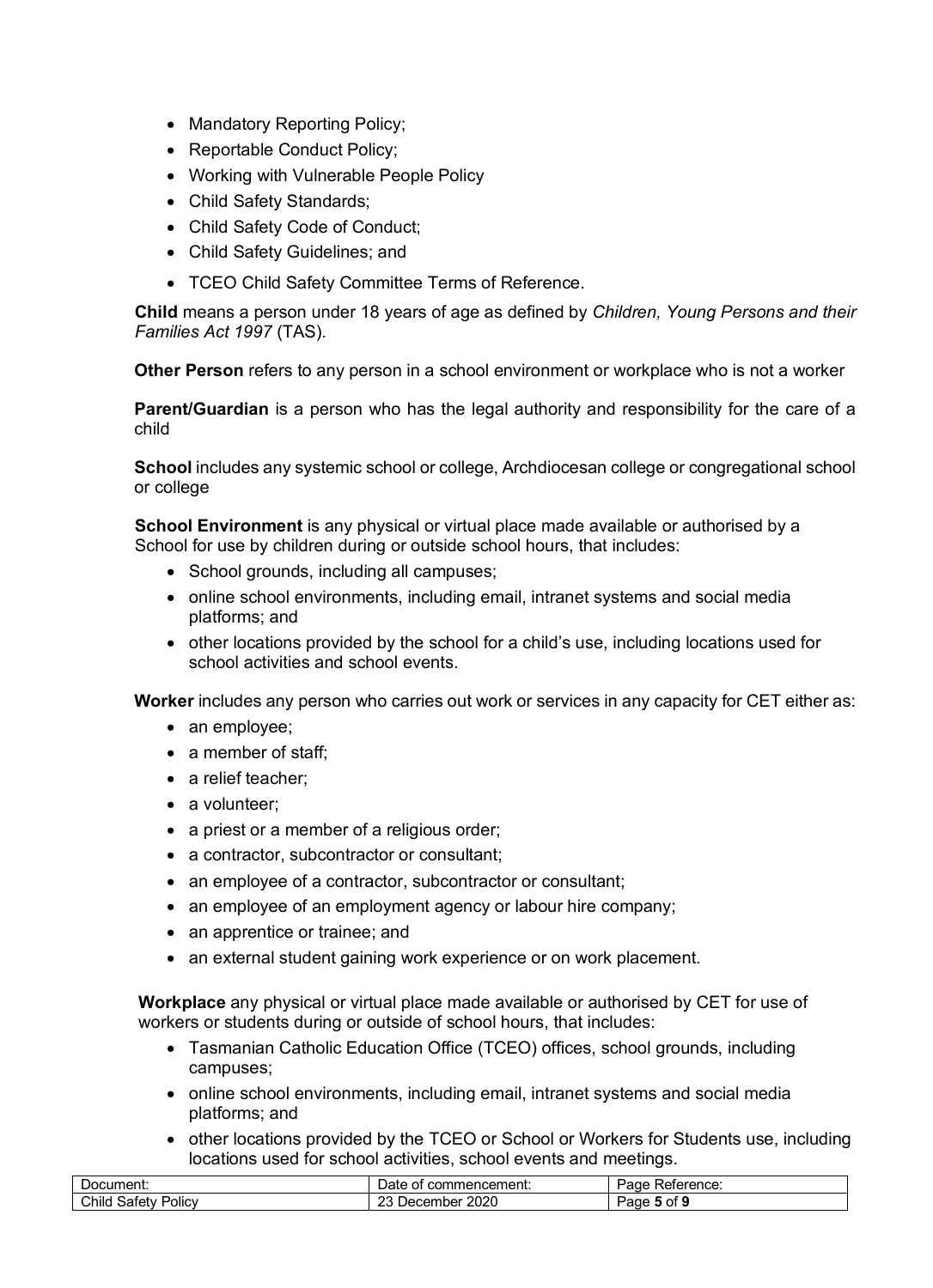**Young Person** means a child who is 16 or 17 years old.

## **5 COVERAGE**

This Policy:

- applies to all persons involved in CET activities including TCEO staff, school principals and staff, contractors, volunteers, religious personnel, students, parents and families of students, members of the wider community;
- covers all CET school environments and workplaces including TCEO offices, school and college premises and grounds, camps, tours, cultural immersions, excursions, sports events, coaching / tutoring activities and online endeavours; and
- provides Catholic Education Commission of Tasmania endorsement of subsidiary CET child safety governance instruments that together with this policy form CET's Child Safety Program.

## **6 POLICY**

The Catholic Church proclaims that human life is sacred and that the dignity of the human person is the foundation of a moral vision for society. This belief is also the foundation of all the principles of the Church's social teaching. Catholic organisations operating in Tasmania are united by a recognition of the inherent value of the human person from conception to natural death. The Catholic community in Tasmania plays a significant role in promoting environments that nurture the wellbeing of all persons but in particular children and vulnerable adults, and is committed to providing safe and supportive places and programs for them.

CET is committed to developing and implementing safe and supportive learning and teaching environments that fulfil standards of a duty of care to children, where children feel safe, are treated with respect and protected from harm.

To achieve the necessary caring and encouraging child safety culture integral to the realisation of the commitment above all persons involved in CET activities in any CET school environment or workplace are required to fully implement all applicable aspects of CET's Child Safety Program.

## **7 COMMITMENTS**

CET is committed to achieving best practice with respect to the efficacy of its Child Safety Program. Intrinsic to this commitment is the acceptance that achieving best practice is an ongoing endeavour. Furthermore, CET will ensure that its Child Safety Program has the structural and functional elements able to deliver the following, but not limited to, best practice outcomes:

- Open and aware organisational culture where**:**
	- o the safety and wellbeing of children is of primary importance;
	- $\circ$  school leaders take the lead in championing and embedding a culture of preventative, proactive and participatory child safety;
	- $\circ$  children are instructed on their rights to be safe and made aware of what to

| Document:                                                    | commencement:<br>Date<br>0.          | Reference:<br>Page |
|--------------------------------------------------------------|--------------------------------------|--------------------|
| Child<br>-<br>$\overline{\phantom{a}}$<br>Policy<br>' atetyد | 2020<br>$\sim$<br>_<br>December<br>້ | οt<br>Page<br>     |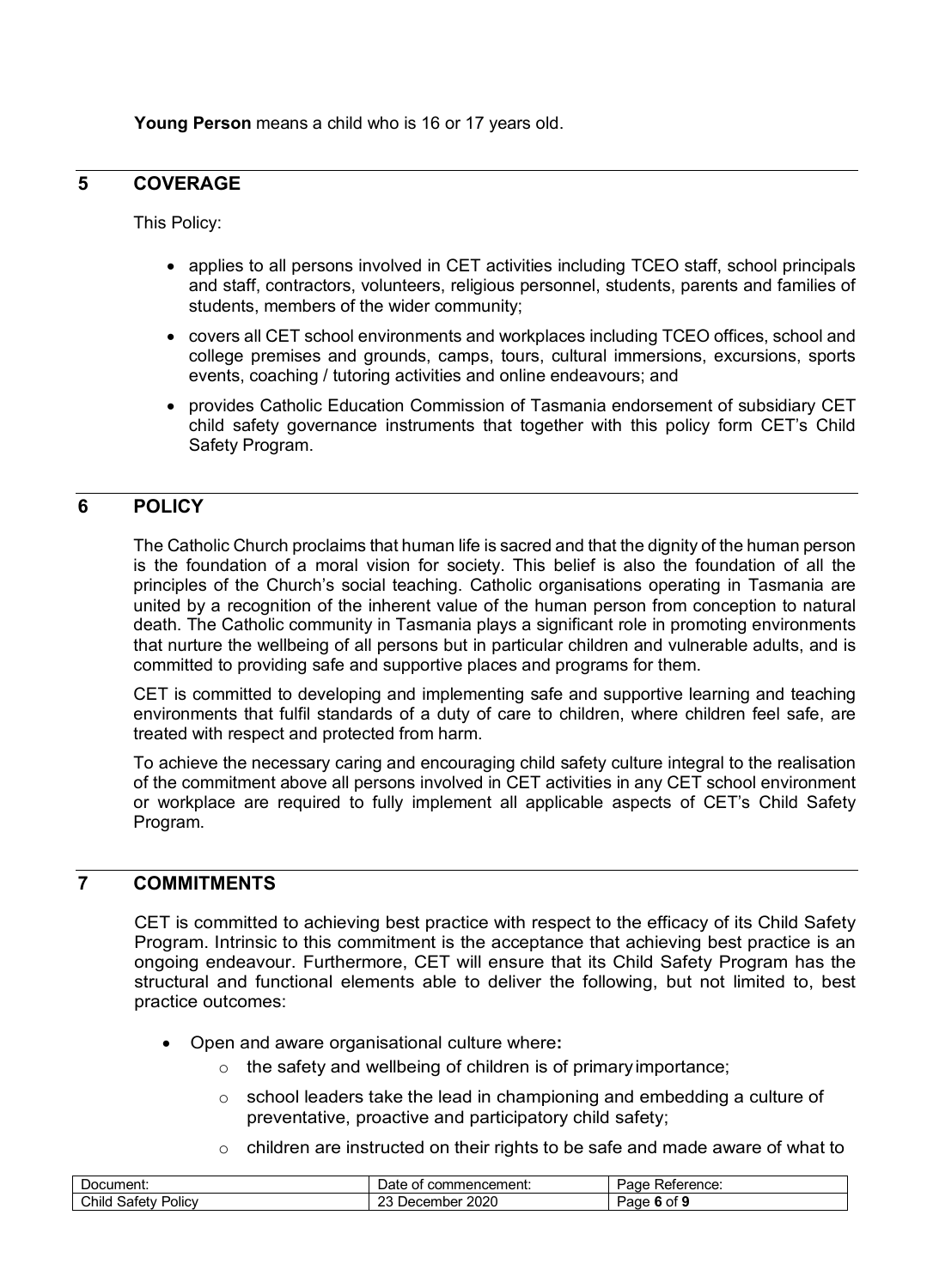do if anything makes them feel worried, afraid or unsafe;

- o all members of a school community can access CET's Child Safety Policy and Child Safety Code of Conduct and know what to do if they have a concern; and
- $\circ$  all members of a school community feel they can speak up if they have a problem or concern, knowing they will be heard and supported.
- Adequate systems and practices in place to ensure:
	- workers are provided with access to CET's Child Safety Program and understand expectations;
	- o workers involved in child-connected work are instructed how to identify, respond to and report child safety concerns;
	- $\circ$  the recruitment and selection of workers including volunteers is conducted in accordance with CET policies and procedures;
	- $\circ$  workers involved in child-connected work receive training to enable them to understand their child safety responsibilities with respect to:
		- § appropriate behaviours;
		- identifying and taking appropriate action to protect children from abuse, neglect and grooming; and
		- the reporting of concerns regarding abuse, neglect and grooming; and
	- o child behaviour concerns are managed in accordance with school behavioural management policies.
- Appropriate management of:
	- o concerns about a child's welfare;
	- o disclosures of child abuse, neglect and grooming;
	- o notifications to child safety authorities; and
	- o allegations or disclosures of worker misconduct.
- Workers are held to account for their conduct in accordance with the following CET policy instruments as applicable:
	- o Child Safety Code of Conduct;
	- o Employee Code of Conduct;
	- o Mandatory Reporting Policy;
	- o Reportable Conduct Policy; and
	- o other relevant policies, procedures or contractual arrangements.

## **8 OBLIGATIONS AND ACCOUNTABILITIES**

#### **Executive Director of CET:**

- ensuring CET compliance with this policy, legislative requirements and sound child safety governance practices; and
- appointing a suitable Child Safety Officer for CET:

| -<br>Document:<br>$\sim$ $\sim$      | Jate<br>nmencement:<br>con<br>ΩT  | -<br>Reference:<br>Page |
|--------------------------------------|-----------------------------------|-------------------------|
| <br>Child<br>-<br>Policy<br>satetv i | 2020<br>c<br><b>Decem</b><br>nber | _<br>0t<br>Page         |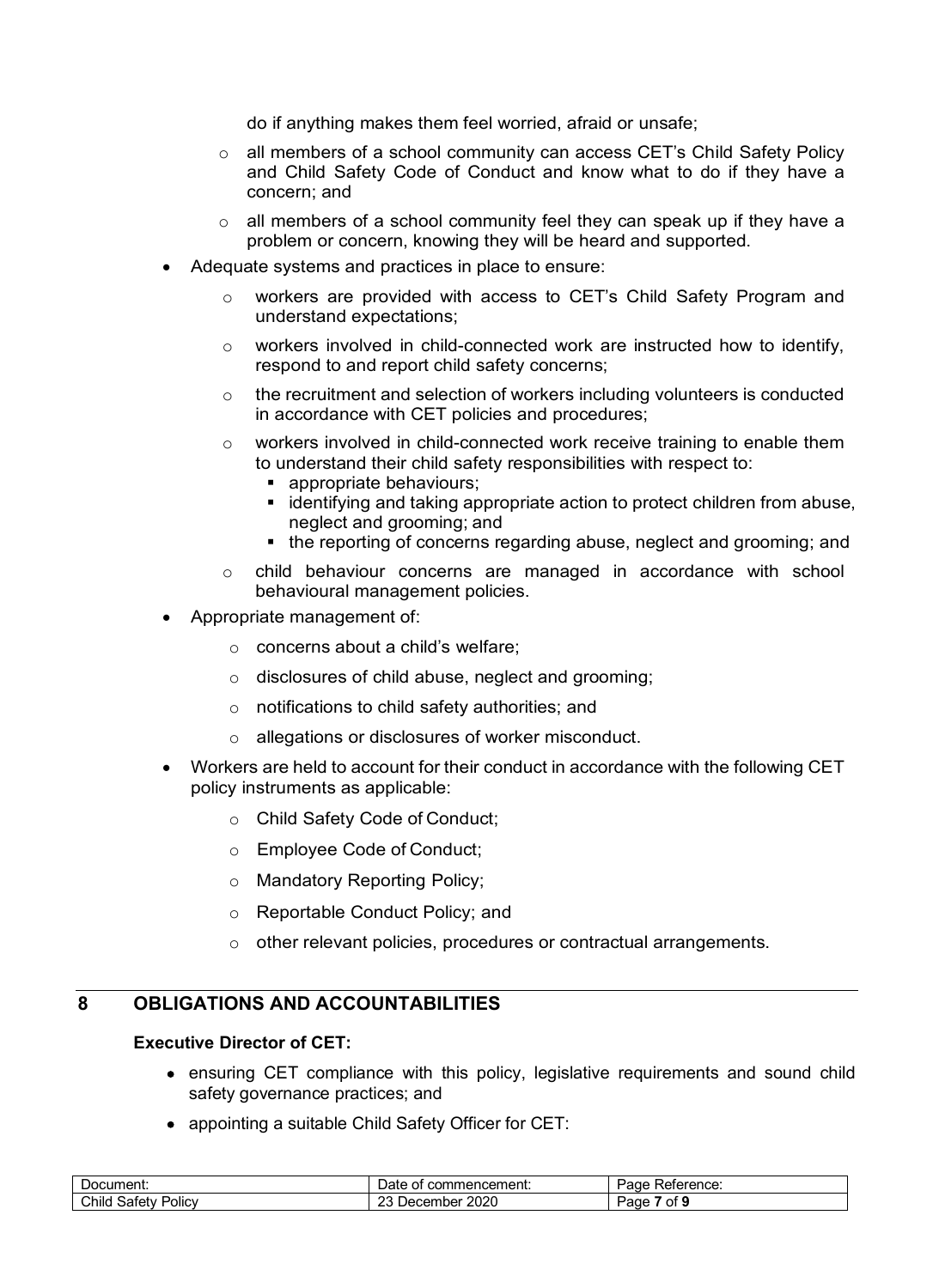## **CET's Child Safety Officer:**

- ensuring that the manner of CET's adherence to this policy, legislative requirements, sound child safety governance practices is efficacious;
- establishing clear child safety conduct and behavioural expectations in accordance with legislative requirements, professional registration responsibilities and best practice;
- developing and maintaining CET's Child Safety Program;
- implementing CET's Child Safety Program in all CET school environments and workplaces;
- ensuring the adequate induction and training of workers in CET's child safety requirements as described in CET's Child Safety Program,
- supporting CET workplace managers regarding compliance with CET's Child Safety Program and the management of child safety matters;
- ensuring the appropriate management of allegations, reports or suspicions of child abuse, neglect or grooming in accordance with child safety laws
- immediately reporting an allegation of abuse or suspicion of abuse against a trust agency worker to the Executive Director of CET and the Archdiocesan Director of Professional Standards;
- assisting the Executive Director, when requested, with the resolution of child safety matters, incident investigations and queries; and
- regularly reviewing CET's Child Safety Program to ensure that CET's child safety risk management strategies and measures are fit-for-purpose.

#### **CET Workplace Managers e.g. Principals:**

- implementing CET's Child Safety Program within their area of responsibility;
- taking reasonable steps to ensure that any potential breaches of CET child safety related policies, codes of conduct, standards, guidelines and reporting requirements are acted upon immediately and appropriately; and
- ensuring workers receive instruction to enable them to understand their child safety responsibilities.

#### **Workers**

- complying with all CET child safety related policies, codes of conduct, standards, guidelines and reporting requirements including mandatory reporting;
- completing required CET child safety induction and training;
- taking a preventative, proactive and participatory stance on child safety issues;
- promoting the safety and wellbeing of children in all CET school environments and workplaces so that children are treated with respect, protected from harm and feel safe;
- engaging in behaviours and conduct consistent with CET's Child Safety Code of Conduct; and
- cooperating fully with child safety incident investigations as required.

#### **Other Persons**

• complying with relevant CET child safety related policies, codes of conduct, standards, guidelines and reporting requirements;

| Document:<br>_____         | _<br>⊃ate<br>commencement:<br>ີ      | -<br>Reference:<br>Page                         |
|----------------------------|--------------------------------------|-------------------------------------------------|
| Child<br>Policy<br>۔atetvد | 2020<br>$\sim$<br>nber<br>Decer<br>. | nf ^<br>_<br>$\sim$ $\sim$ $\sim$ $\sim$<br>au- |